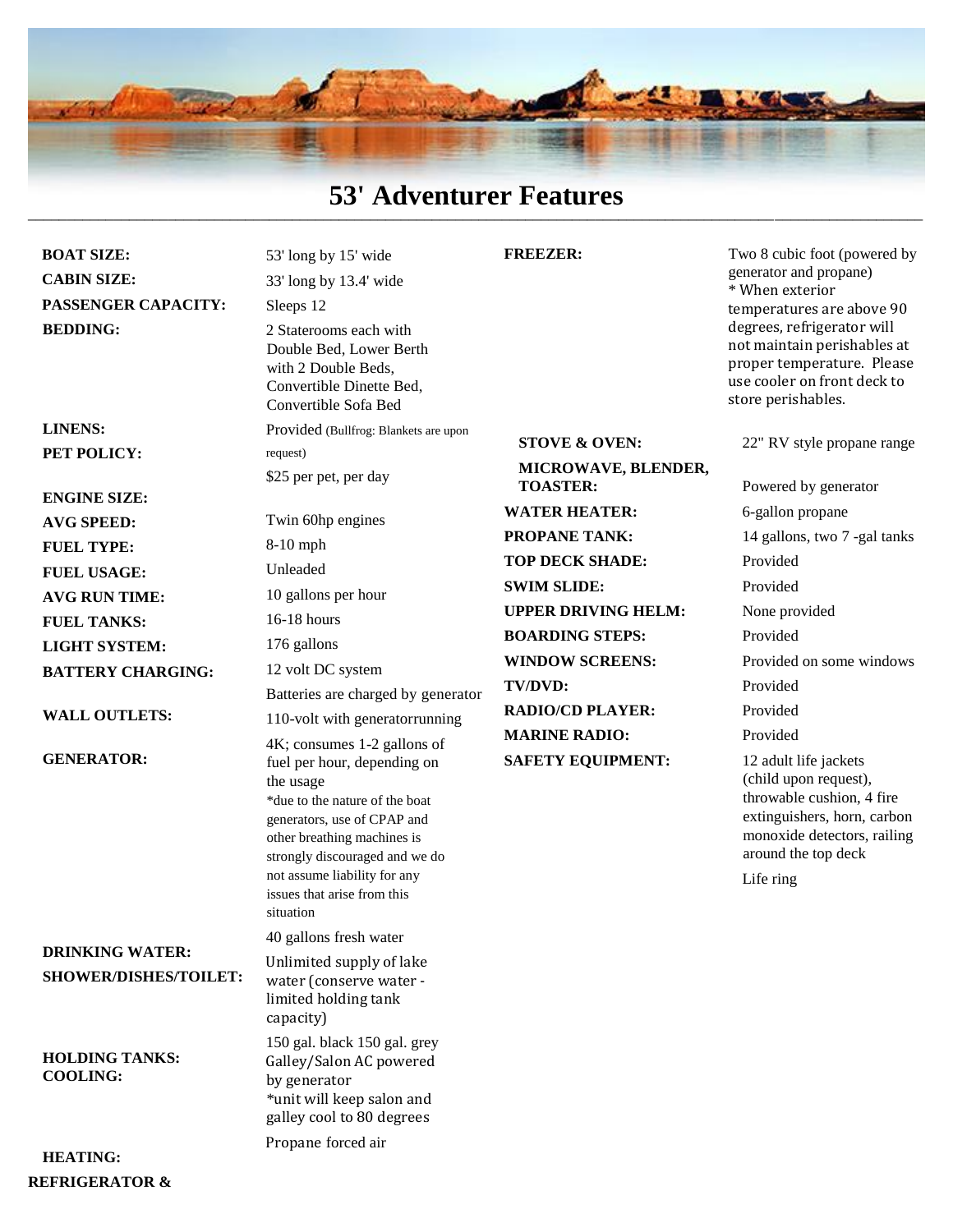## KITCHEN INVENTORY

**Cutting Board** 

1 Knife Block

1 Pasta Spoon

1 Potato Masher

1 Wine Opener

1 2 qt. Pitcher

2 Percolators

2 Ice Trays

1 Manual Can Opener

1 Measuring Cup Set

1 Measuring Spoon Set

1 Grill Utensil set (Spatula, Fork, Tongs)

2 Serving Spoons

2 Spatulas

1 Ladle

1 Grater

1 Whisk

1 Peeler 1 Ice Pick

| $\mathbf{1}$ | Electric Coffee Maker         | 6                                                          | Coffee Filters                      |  |
|--------------|-------------------------------|------------------------------------------------------------|-------------------------------------|--|
| 1            | Electric Coffee Grinder       | $\overline{4}$                                             | Potholders                          |  |
| 1            | Electric Can Opener           | 6                                                          | 45 Gallon Trash Bags                |  |
| 1            | Blender                       | 6                                                          | 33 Gallon Trash Bags                |  |
| 1            | Toaster                       |                                                            | <b>Box of Matches</b>               |  |
| 12           | LP Tumblers                   | $\overline{4}$                                             | Disposable Wipes                    |  |
| 12           | LP Coffee Mugs                | 1                                                          | Scrub Sponge                        |  |
| 12           | <b>Dinner Plates</b>          | 1                                                          | Bottle of Dish Soap                 |  |
| 12           | Soup Bowls                    |                                                            | Dishwashing Rack                    |  |
| 12           | <b>Dinner Forks</b>           |                                                            | <b>Bottle All Purpose Cleaner</b>   |  |
| 12           | <b>Salad Forks</b>            | $\overline{2}$                                             | Ash Trays                           |  |
| 12           | <b>Spoons</b>                 | $\overline{2}$                                             | <b>Sink Stoppers</b>                |  |
|              |                               | 1                                                          | <b>Bottle Holding Tank Chemical</b> |  |
| 12           | <b>Butter Knives</b>          |                                                            | Mouse Trap Kit**                    |  |
| 1            | 8 qt. Stock Pots              |                                                            | <b>Fly Swatter</b>                  |  |
| 1            | 5.5 qt. Sauté Pan             |                                                            | <b>Pump Out Fitting</b>             |  |
| 2            | 10" Skillets                  |                                                            | broom w/ dustpan                    |  |
| 1            | 3 qt. Saucepan                | 1                                                          | mop                                 |  |
| 1            | 1.5 qt. Saucepan              |                                                            |                                     |  |
| 1            | Colander                      |                                                            |                                     |  |
| 1            | Cake Pan $(9x13)$             | **Mouse Trap Kit contains a Ziplock bag, disposable gloves |                                     |  |
|              | Mixing Bowl Set (sm, med, lg) |                                                            |                                     |  |

1 Mixing Bowl Set (sm, med, lg)<br>1 Cutting Board<br>1 Cutting Board

#### BATHROOM INVENTORY (EACH BATHROOM)

- 1 Toilet Brush
- 1 Plunger
- 1 Trash Can
- 6 Trash Can Liners
- 4 Sanitary Bags
- 6 Toilet Paper Rolls\*\*
- 1 Shower Mounted Soap Dispenser
- 1 Sink Mounted Soap Dispenser

### LINENS INVENTORY

- 12 Bath Towels
- 12 Hand Towels
- 12 Wash Cloths
- 2 Bathmats
- 6 Blankets (Bullfrog: available upon request)
- 6 Fitted Sheets
- 6 Flat Sheets
- 12 Pillows with Cases

### \*\*SUBJECT TO CHANGE\*\*